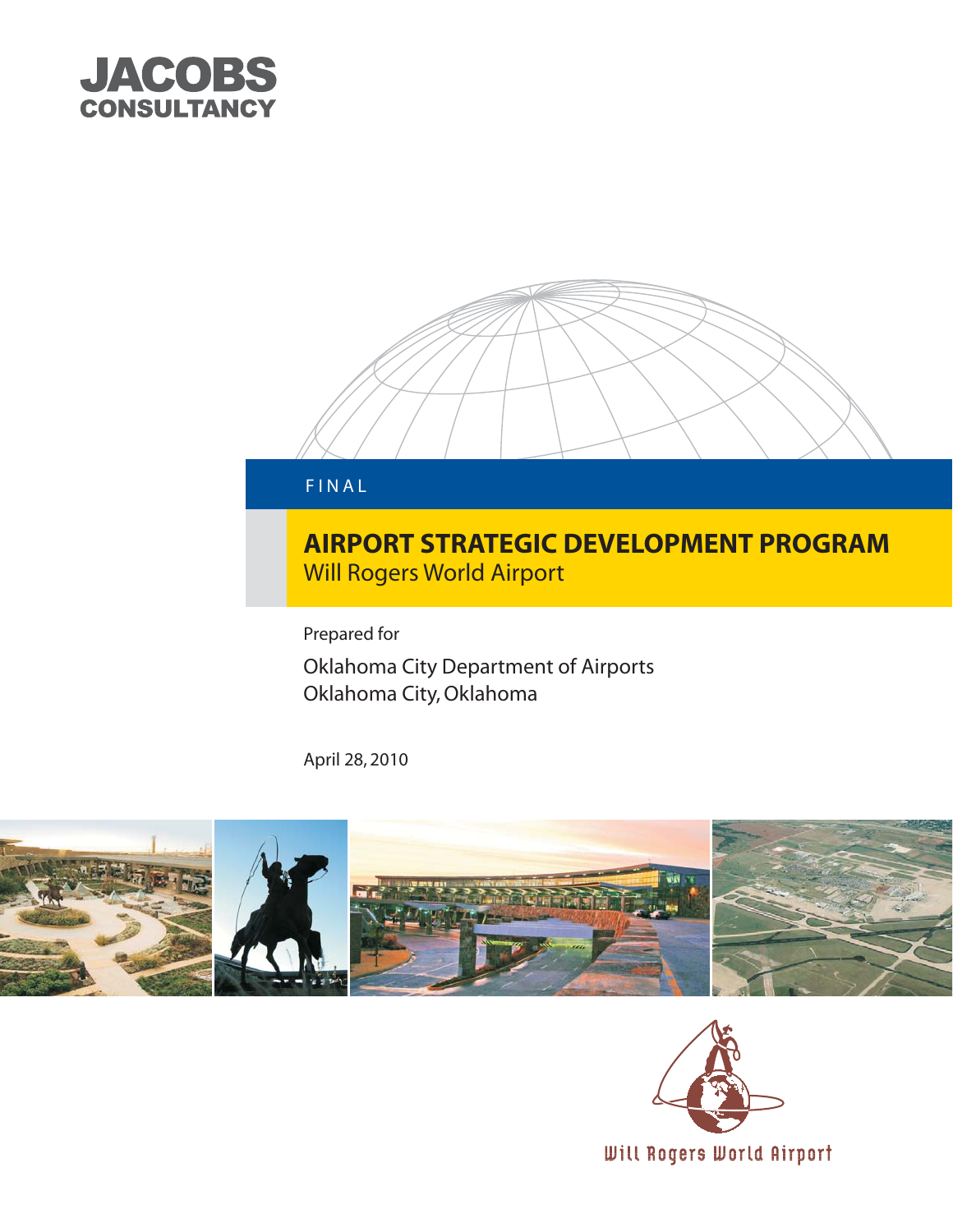

# FINAL

# **AIRPORT STRATEGIC DEVELOPMENT PROGRAM** Will Rogers World Airport

Prepared for

Oklahoma City Department of Airports Oklahoma City, Oklahoma

April 28, 2010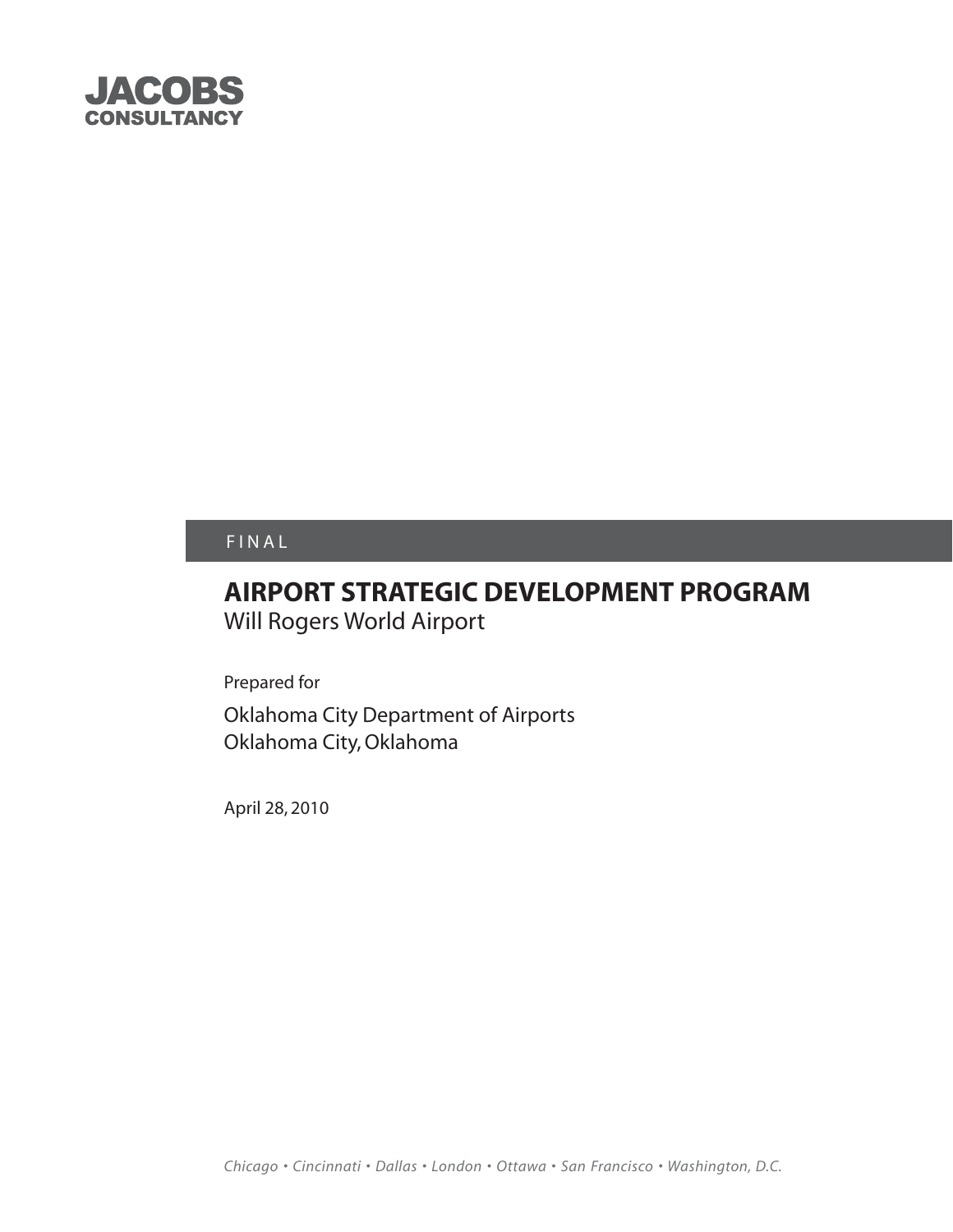## **CONTENTS**

|     |    |                                                                      | $\mathbf{1}$                  |  |
|-----|----|----------------------------------------------------------------------|-------------------------------|--|
| I.  |    |                                                                      |                               |  |
|     | 1. |                                                                      | $\mathbf{1}$                  |  |
|     | 2. |                                                                      | 3                             |  |
|     |    |                                                                      | 4                             |  |
|     |    | B.<br>Due Diligence-Initial Meetings with Project Team<br>C.<br>D.   | $\overline{4}$<br>5<br>6<br>7 |  |
|     |    | Approval for Non-aviation Uses in Development Area<br>Ε.<br>F.       | 8<br>9                        |  |
| II. |    |                                                                      | 10                            |  |
|     | 1. |                                                                      | 10                            |  |
|     |    |                                                                      | 10                            |  |
|     |    | $\mathsf{A}$ .<br>В.<br>$\mathsf{C}$ .                               | 11<br>12<br>12<br>14          |  |
|     |    |                                                                      | 15                            |  |
|     |    | A.<br>В.<br>C.                                                       | 16<br>18<br>20                |  |
|     |    |                                                                      | 21                            |  |
|     |    | A.<br>В.<br>C.                                                       | 21<br>23<br>24                |  |
|     | 5. |                                                                      | 25                            |  |
|     |    | A.<br>Airport Infrastructure Ownership and Maintenance Program<br>В. | 25<br>27                      |  |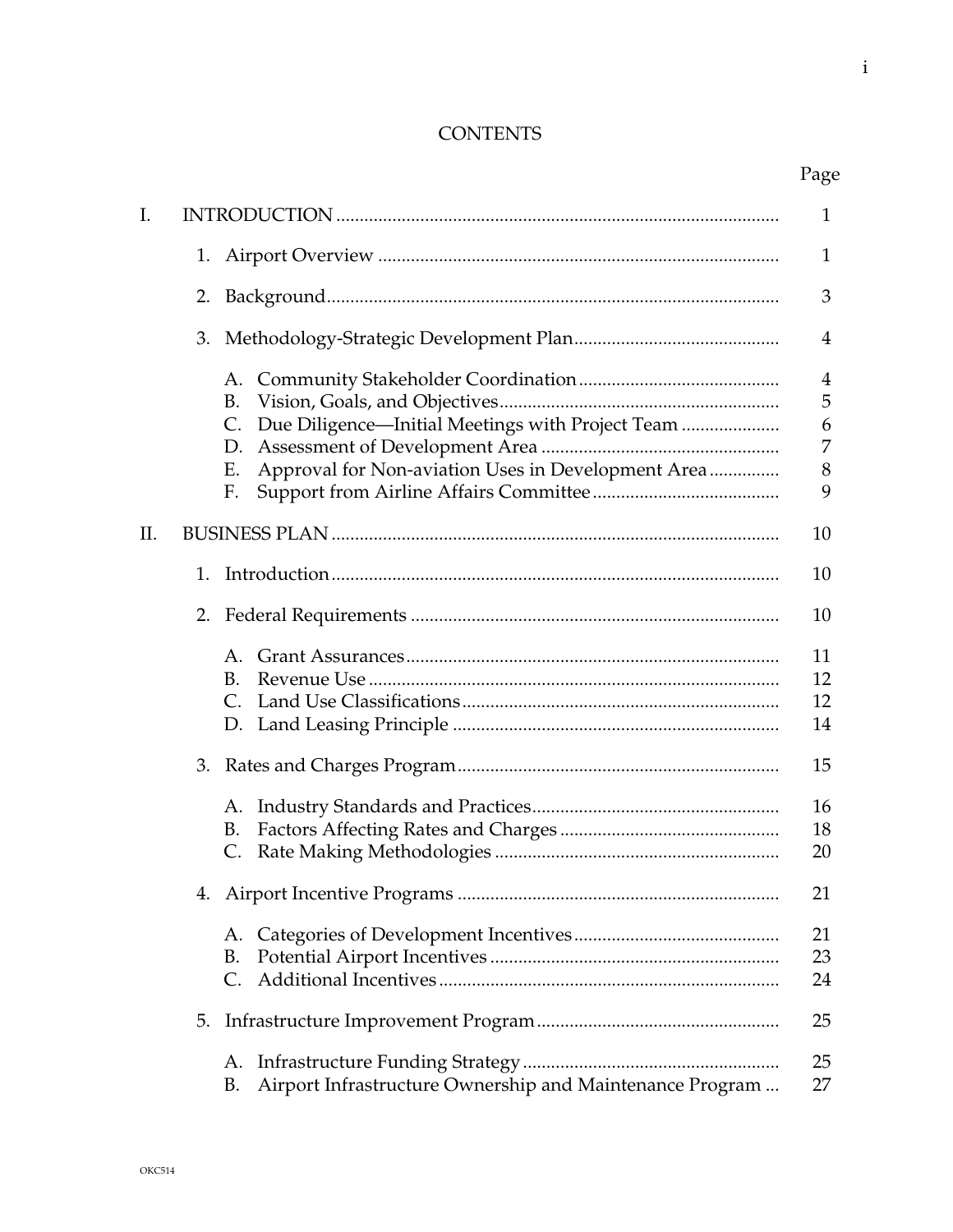| 6.  |                                                                       | 28             |
|-----|-----------------------------------------------------------------------|----------------|
| 7.  |                                                                       |                |
| 8.  |                                                                       |                |
|     | A.<br>Existing Aeronautical Leases-Transition Methodology<br>В.<br>C. | 32<br>34<br>35 |
|     |                                                                       | 35             |
|     | Existing Air Cargo Leases - Transition Methodology<br>B.<br>C.        | 36<br>37<br>38 |
| 10. |                                                                       | 38             |
|     | A.<br>Existing Commercial Leases - Transition Methodology<br>В.<br>C. | 39<br>40<br>41 |
| 11. |                                                                       | 41             |
|     | А.<br>Existing Government Leases - Transition Methodology<br>B.       | 42<br>43<br>44 |
|     |                                                                       | 44             |
|     | В.                                                                    | 45<br>45       |
| 13. |                                                                       | 48             |
|     | А.<br>В.<br>$\mathsf{C}.$                                             | 48<br>49<br>49 |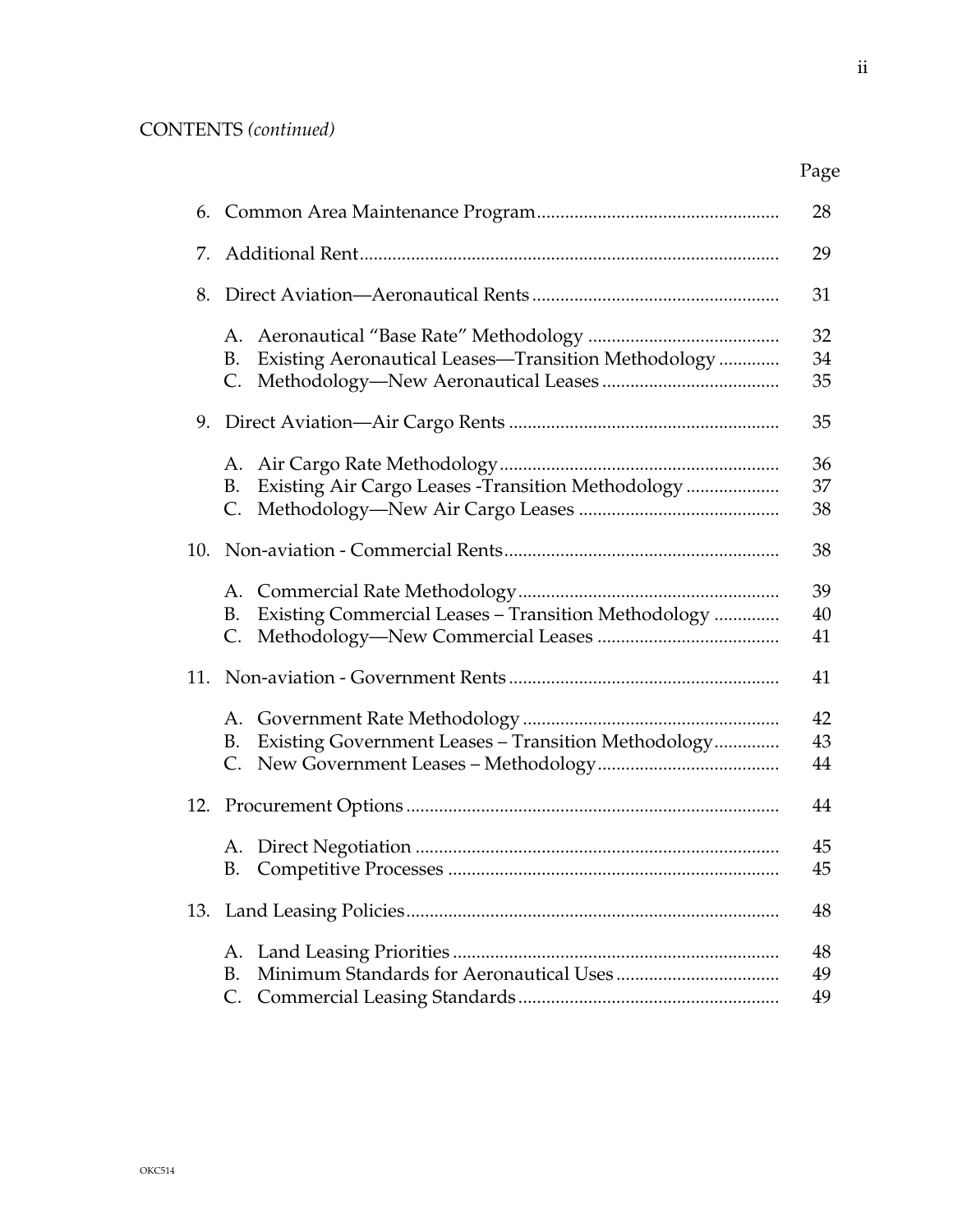|    |    |                                      |                                                      | 50                               |
|----|----|--------------------------------------|------------------------------------------------------|----------------------------------|
|    |    | A.<br>B.<br>C.<br>D.<br>F.<br>F.     |                                                      | 50<br>51<br>51<br>52<br>52<br>52 |
| Ш. |    |                                      |                                                      | 54                               |
|    | 1. |                                      |                                                      | 54                               |
|    | 2. |                                      |                                                      | 54                               |
|    |    | A.<br>B.                             |                                                      | 54<br>55<br>63                   |
|    |    |                                      |                                                      | 67                               |
|    |    | В.<br>C.<br>$\mathbf{D}$<br>F.<br>F. |                                                      | 67<br>69<br>69<br>70<br>72<br>72 |
|    |    |                                      | 4. Development Scenarios and Facility Requirements   | 74                               |
|    |    | В.                                   | C. Site Activity Forecasts and Facility Requirements | 74<br>76<br>80                   |
|    | 5. |                                      |                                                      | 94                               |
|    |    | А.<br>B.                             |                                                      | 94<br>94                         |
|    | 6. |                                      |                                                      | 102                              |
|    |    | А.<br>В.<br>C.                       |                                                      | 102<br>112<br>119                |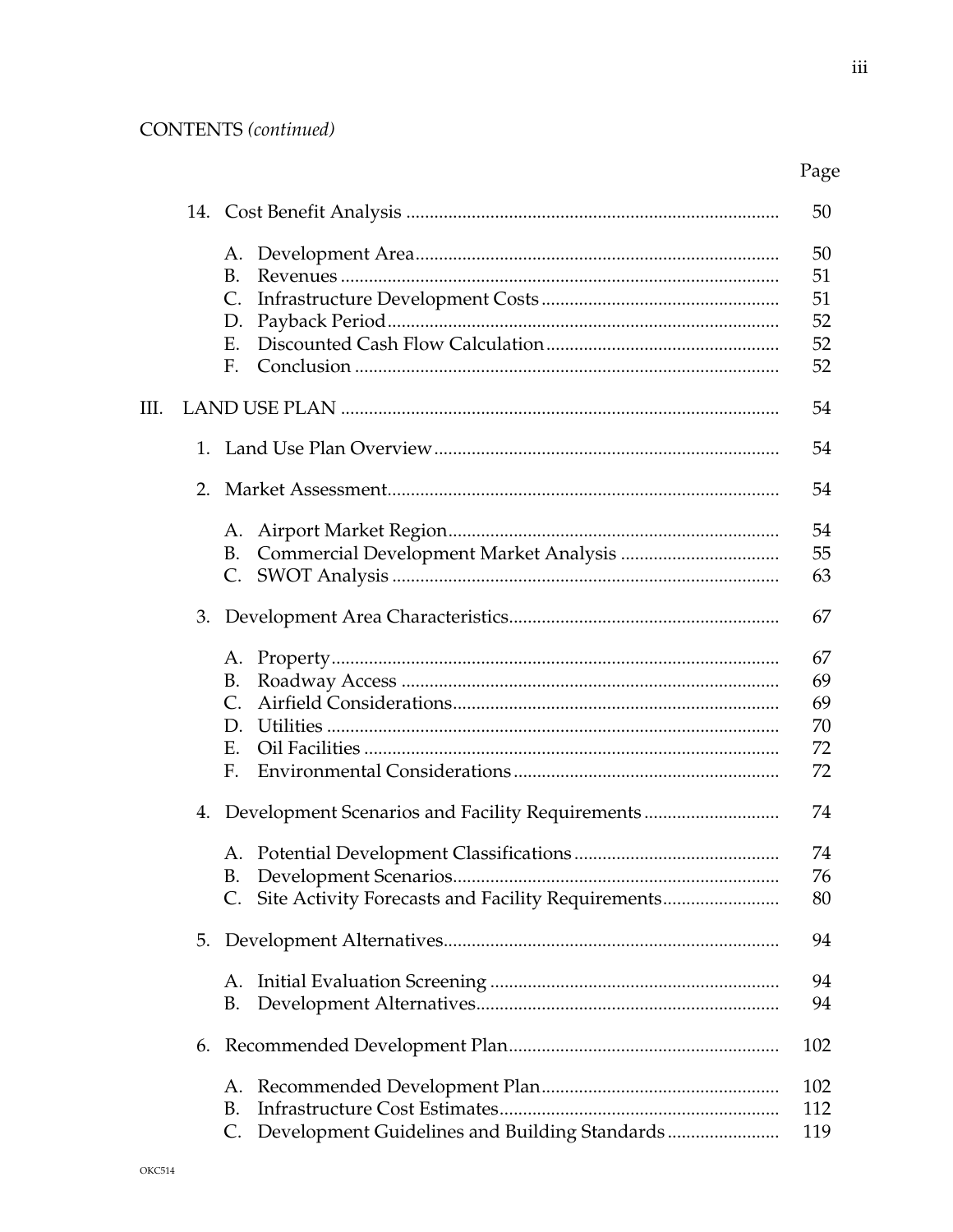#### CONTENTS *(continued)*

- Attachment A FAA Approval Letter for Strategic Development Program
- Attachment B Airline Letter of Support for Commercial Land Development
- Attachment C 2009 Airport Layout Plan ("ALP")
- Attachment D Market Study for General Aviation Activity
- Attachment E Air Cargo Facility Development/Rents Study
- Attachment F Minimum Standards for Aeronautical Activities
- Attachment G Land Leasing Policy
- Attachment H Development Standards Manual
- Attachment I Development Program Cost Estimates
- Attachment J Cost Benefit Analysis Report
- Attachment K Commercial Leasing Standards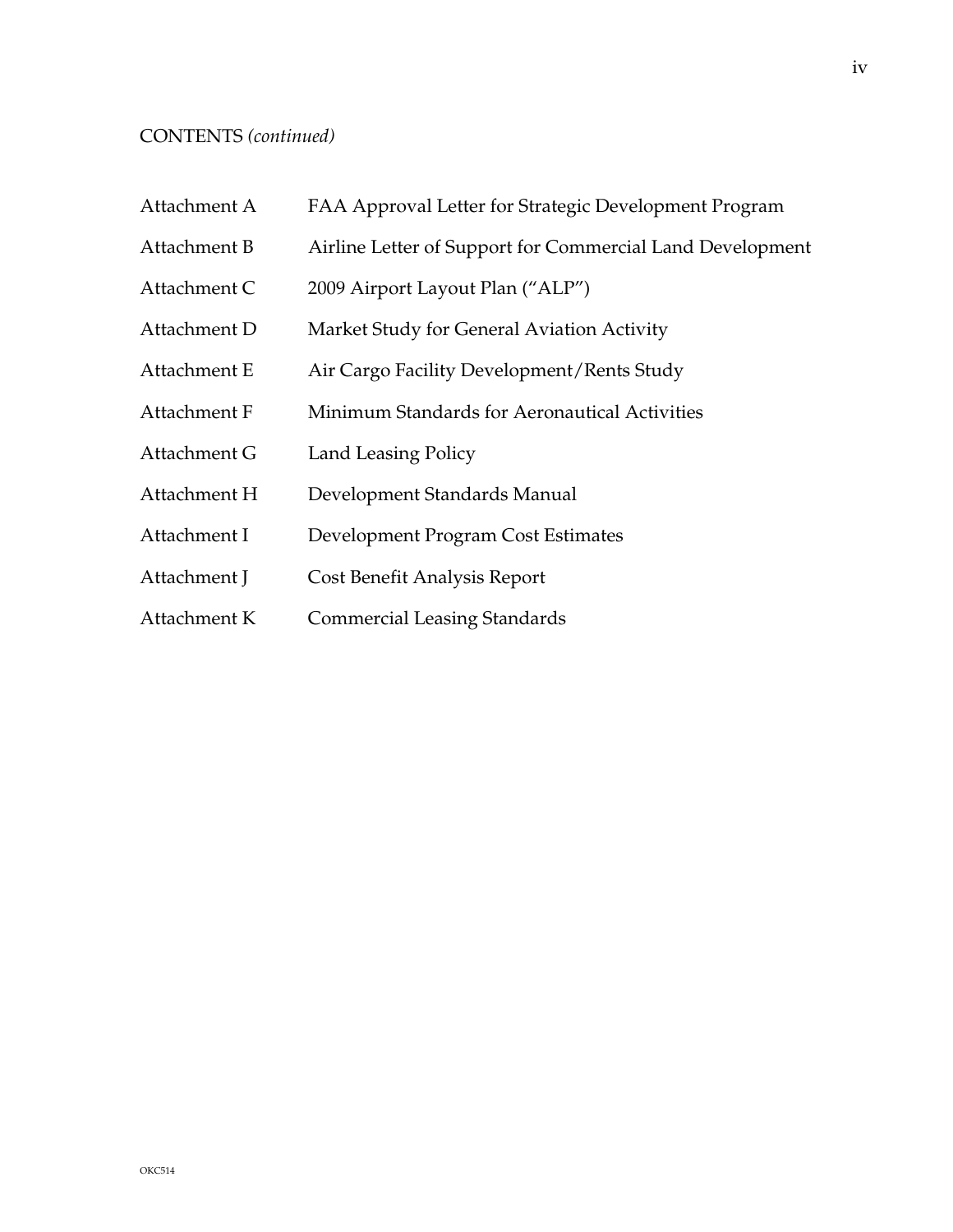### TABLES

| $\mathbf{1}$   |                                                                 | 32  |
|----------------|-----------------------------------------------------------------|-----|
| $\overline{2}$ | Forecasted Supply of Space on Airport Property (in Square Feet) | 61  |
| 3              | Forecast of Land Absorption on Airport Property (in Acres)      | 62  |
| $\overline{4}$ |                                                                 | 77  |
| 5              |                                                                 | 78  |
| 6              |                                                                 | 79  |
| 7              | Site Activity Forecasts and Facility Requirements Summary       | 81  |
| 8              |                                                                 | 83  |
| 9              |                                                                 | 85  |
| 10             |                                                                 | 87  |
| 11             |                                                                 | 89  |
| 12             |                                                                 | 91  |
| 13             |                                                                 | 93  |
| 14             |                                                                 | 113 |
| 15             |                                                                 | 114 |
| 16             | Development Costs for Recommended Plan Phase 1 (2010-2019)      | 115 |
| 17             | Development Costs for Recommended Plan Phase 2 (2020-2029)      | 118 |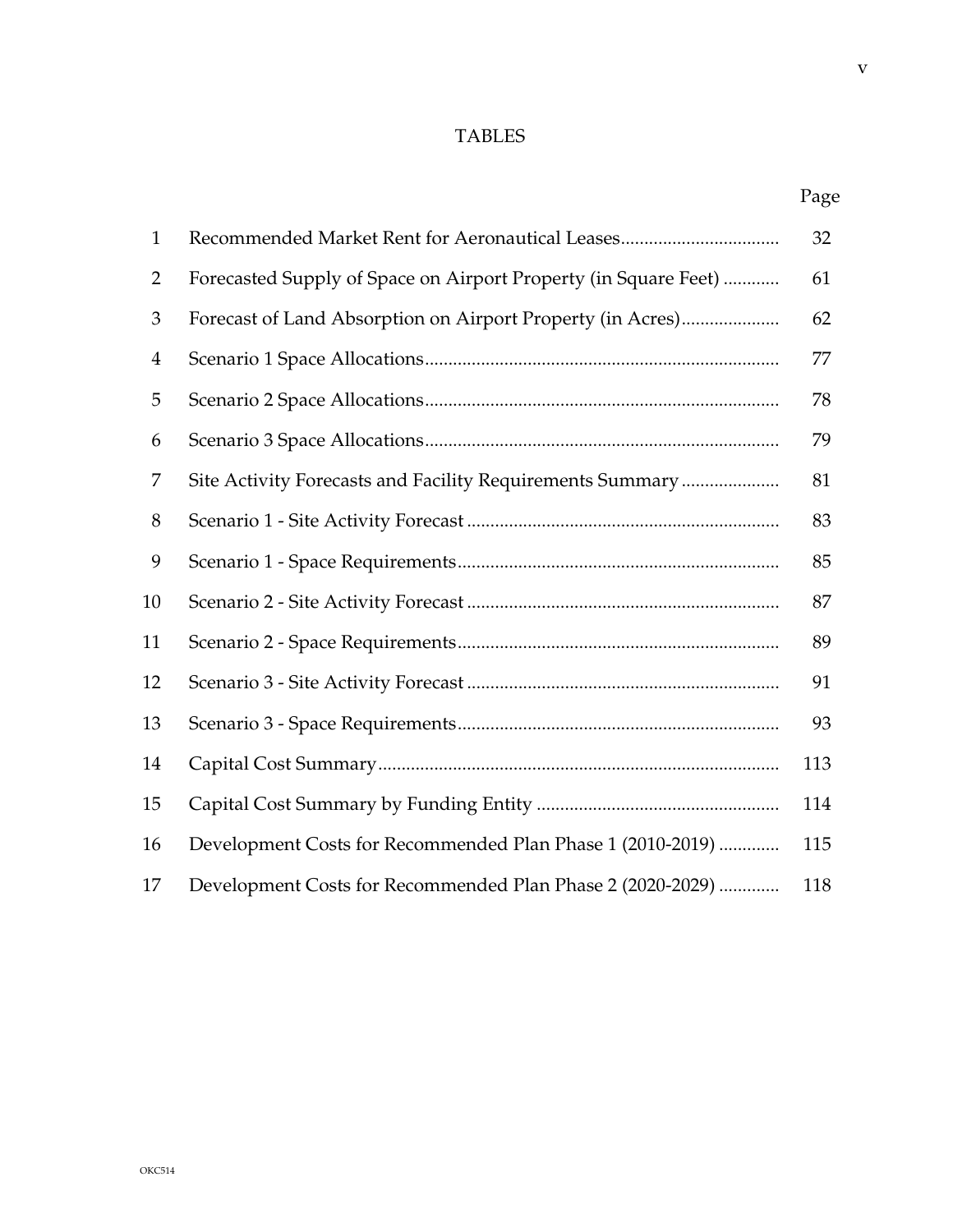### **FIGURES**

 $\rm{vi}$ 

| $\mathbf{1}$   |                                                 | $\overline{2}$ |
|----------------|-------------------------------------------------|----------------|
| $\overline{2}$ |                                                 | 56             |
| 3              |                                                 | 59             |
| $\overline{4}$ |                                                 | 68             |
| 5              |                                                 | 69             |
| 6              |                                                 | 71             |
| 7              |                                                 | 73             |
| 8              |                                                 | 98             |
| 9              |                                                 | 99             |
| 10             | Medium Aviation Use Scenario with Frontage Road | 100            |
| 11             |                                                 | 101            |
| 12             |                                                 | 102            |
| 13             |                                                 | 104            |
| 14             |                                                 | 105            |
| 15             |                                                 | 108            |
| 16             |                                                 | 109            |
| 17             |                                                 | 110            |
| 18             |                                                 | 111            |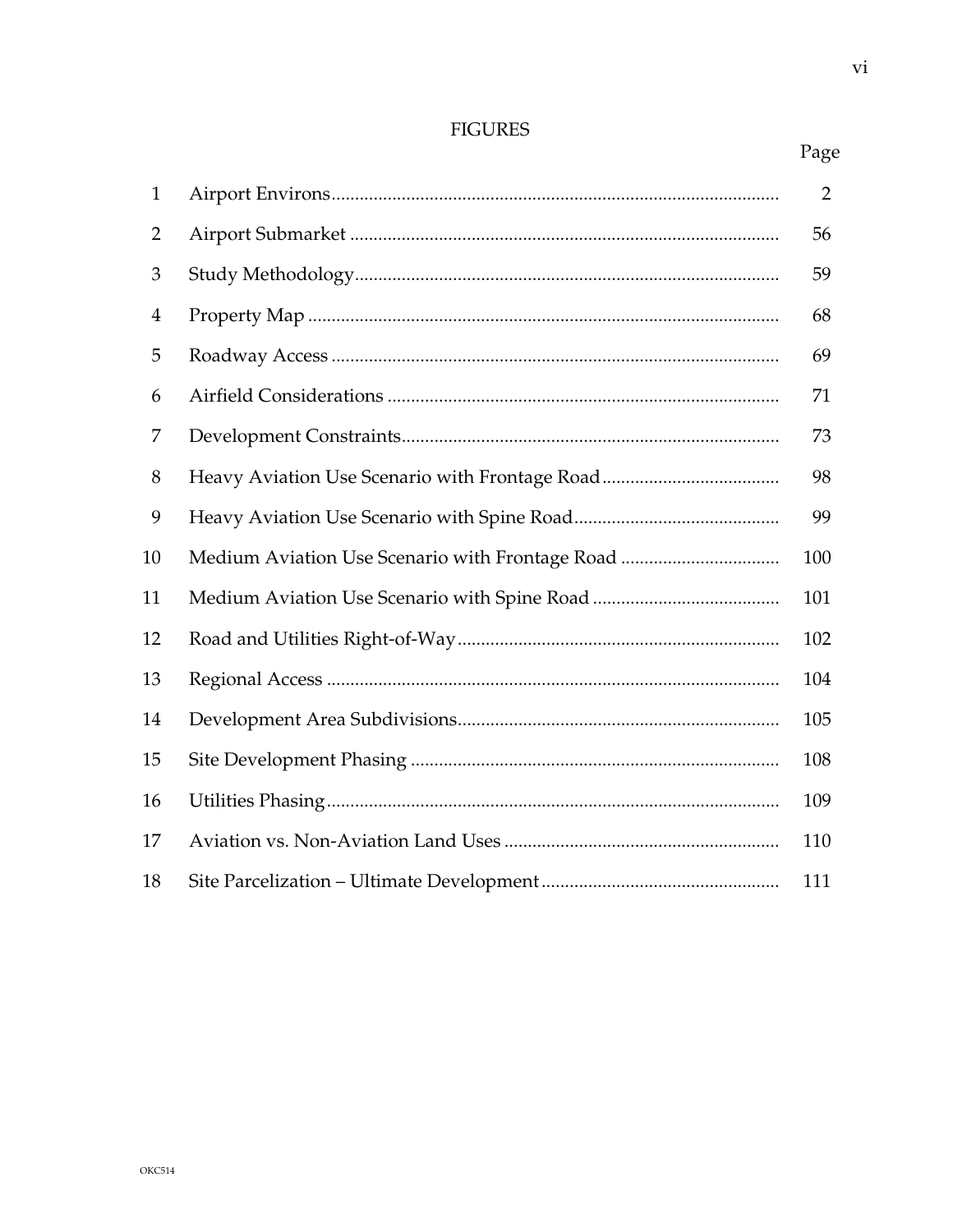## **I. INTRODUCTION**

#### **1. AIRPORT OVERVIEW**

The Will Rogers World Airport or "Airport" is the primary commercial airport serving the greater Oklahoma City region and central Oklahoma market areas. In calendar year 2009 the Airport had 129,320 operations, 3,384,671 passengers, and 70,358,721 pounds of freight and mail. It is one of the largest small-sized hubs, according to the Federal Aviation Administration ("FAA"), and could soon rank as a medium-sized hub.\*

The Airport, as reflected on Figure 1, is located southwest of the City of Oklahoma City's central business district and occupies approximately 8,100 acres. Serving the aviation needs of the region, the Airport maintains three runways: two parallel and one crosswind and a 409,708 square foot terminal facility providing 17 gates to serve scheduled carriers including American Airlines, Continental Airlines, Delta Air Lines, Frontier Airlines, Southwest Airlines, United Airlines, and several feeder airlines.

The Airport is home to approximately seventy (70) aviation support businesses and government offices. Prominent business facilities on Airport property include (1) the FAA Mike Monroney Aeronautical Center, (2) the Federal Bureau of Prisons Transfer Center, (3) a Southwest Airlines Reservation Center, and (4) Metro Tech Aviation Career Center. Approximately 1,300 acres of Airport property lies within the City's Foreign Trade Zone.

As shown on Figure 1, the Airport's prime location is reflected in roadway access to major transportation routes. Three interstate highways including Interstate Highway 35 (I-35), Interstate Highway 40 (I-40), and Interstate Highway 44 (I-44) are within close proximity to the Airport.

The Airport is owned by the City of Oklahoma City ("City") and is leased to and governed by the Oklahoma City Airport Trust ("Trust") pursuant to a Lease Agreement and Trust Indenture dated April 1, 1956. By law, the Trust is comprised of five members: (1) the Oklahoma City's City Manager, (2) Oklahoma City's Mayor, (3) a member of the Oklahoma City Council, and (4) two independent citizen trustees.

i<br>L

<sup>\*</sup>A medium-hub airport is defined as one that has at least 0.25 but less that 1.0 percent of total enplaned passengers within the United States for the calendar year.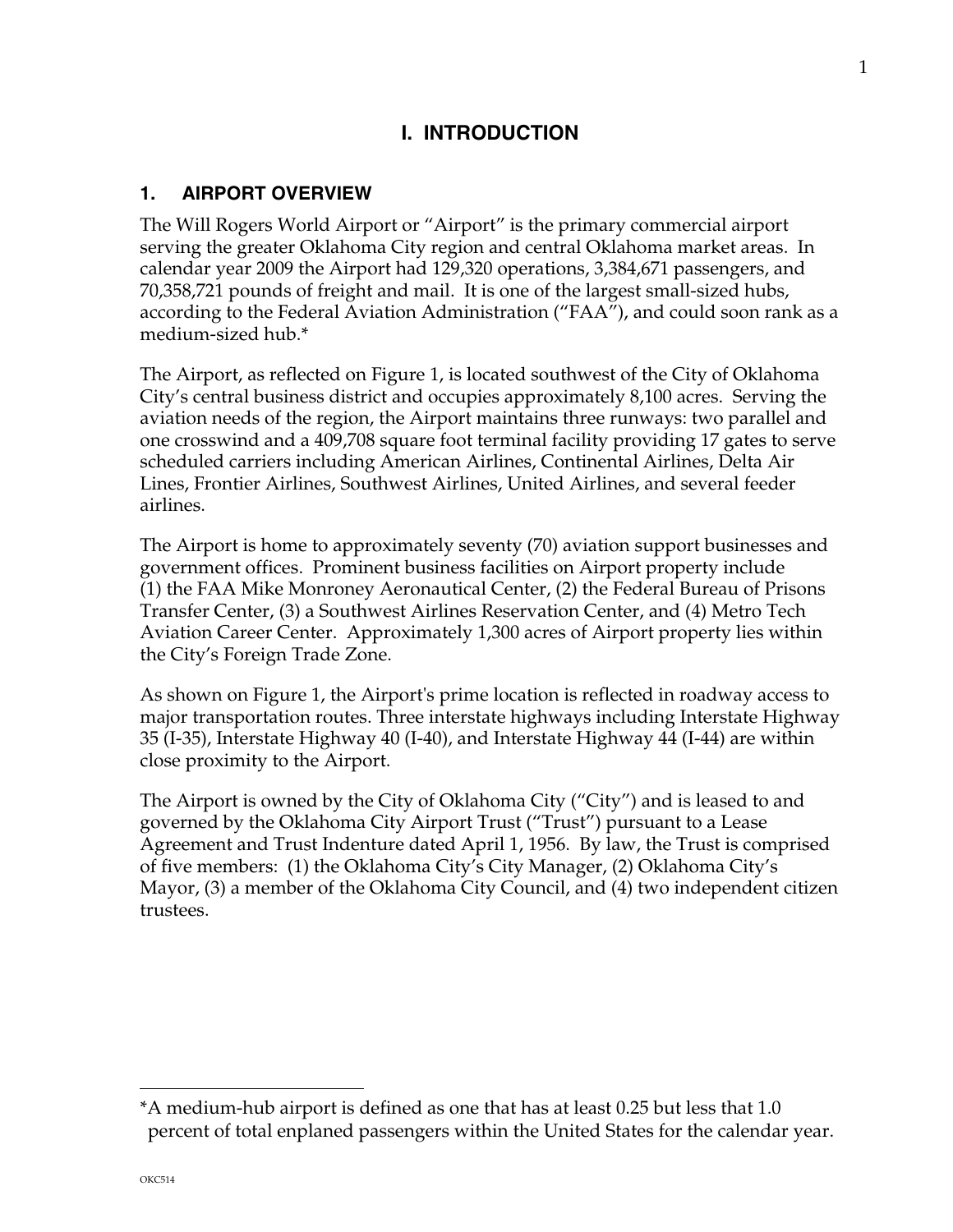

General aviation airport

Urban area

**AIRPORT ENVIRONS** Strategic Development Plan<br>Oklahoma City Will Rogers World Airport December 2009

> ACOBS **CONSULTANCY**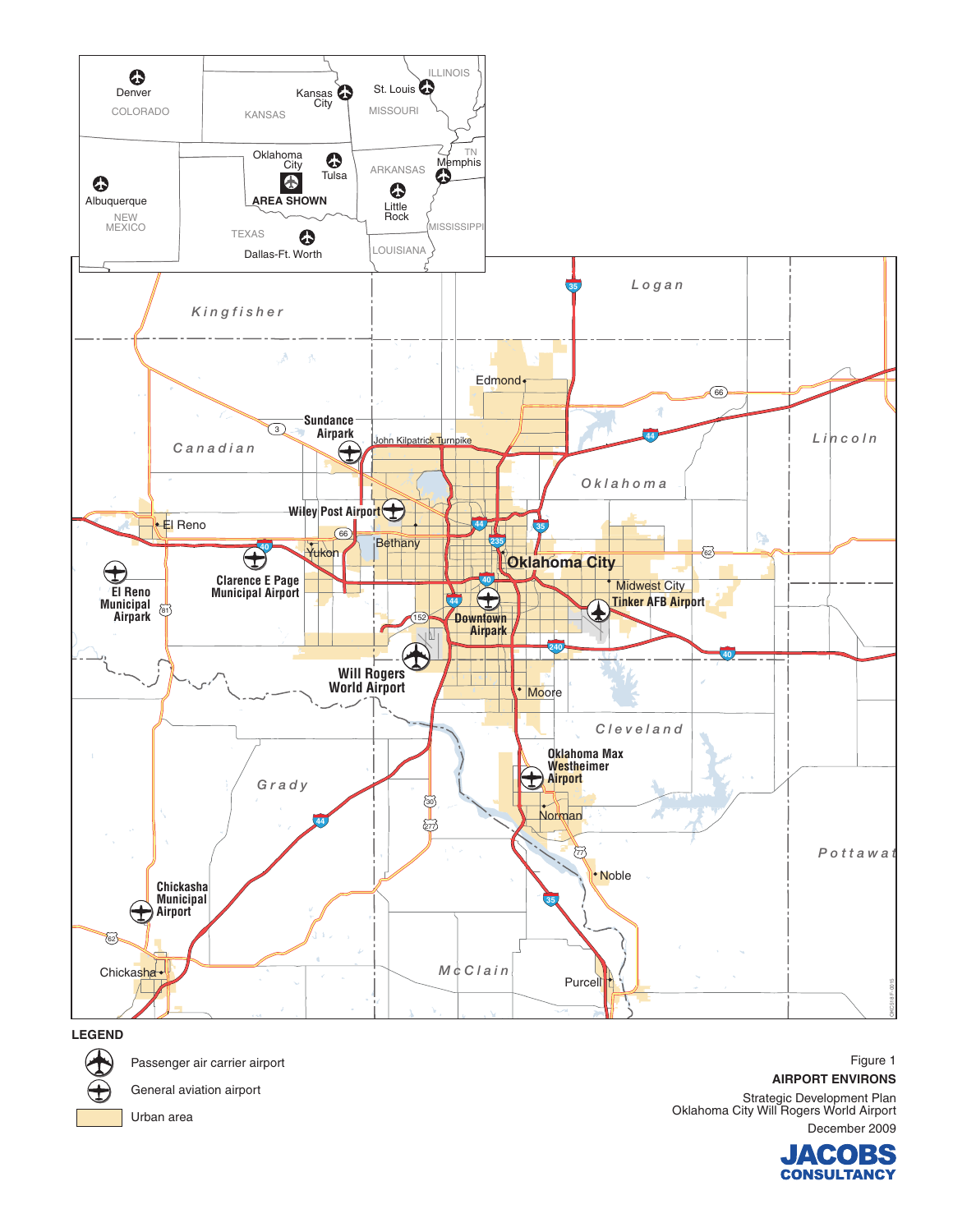## **2. BACKGROUND**

The Airport provides the Oklahoma City area with a transportation hub that is well situated geographically, politically and economically to grow the Airport's core business of operating a first class air transportation facility. To enhance this core business, the Trust supports and encourages non-core business developments that are consistent with the City's mission to create partnerships that promote employment opportunities, and provide well managed and maintained infrastructure available for future Airport development.

The Trust, on behalf of the City, retained Jacobs Consultancy to create a "Will Rogers World Airport Development Strategy" to identify commercial development opportunities for Airport properties and to establish a business planning approach to best capitalize upon those opportunities. The results of this combined effort, (the "Strategic Development Plan") was prepared as a complementary document to the Airport's Master Plan, ("Master Plan"), and provides a comprehensive Airport strategic development program ("Program") for the future commercial land development activities of the Airport.

As presented herein, the results of the Program serve as a framework for the longterm development of the commercial areas within Airport property, specifically including the development of roughly 1,000 acres of vacant land located on the east side of the Airport property ("Development Area") that the Trust has identified as available for compatible commercial land uses. It primarily focuses on (1) providing a new program for the Airport for the purpose of generating non-airline related revenues in order to enhance the overall revenues of the Airport, (2) promoting the growth of air service, (3) creating jobs, and (4) ensuring the Airport remains financially self-sustaining. The planning efforts reflected in this Strategic Development Plan are presented as two separate components:

- *•* The **Business Plan** component is directed to the overall land development initiatives at the Airport and includes: (1) determination of on-airport development opportunities and constraints related to the enabling legislation for the Airport and FAA requirements and approvals, (2) classification of land use types (highest and best uses) for both aviation (aeronautical and air cargo) and non-aviation (commercial) uses, (3) creation of a rates and charges program, (4) development of an infrastructure refunding program and common area maintenance program for the Development Area, (5) initial cost-benefit analysis and financial affordability of recommended plan, and (6) development of new land leasing policies and criteria.
- *•* The **Land Use Plan** component is specifically directed to the Development Area and includes: (1) determination of the physical constraints and opportunities of the Development Area as reflected on a new base map, (2) preparation of a market demand study including absorption rate analysis, (3) preparation of development scenarios, concepts, and infrastructure planning and phasing, (4) creation of a recommended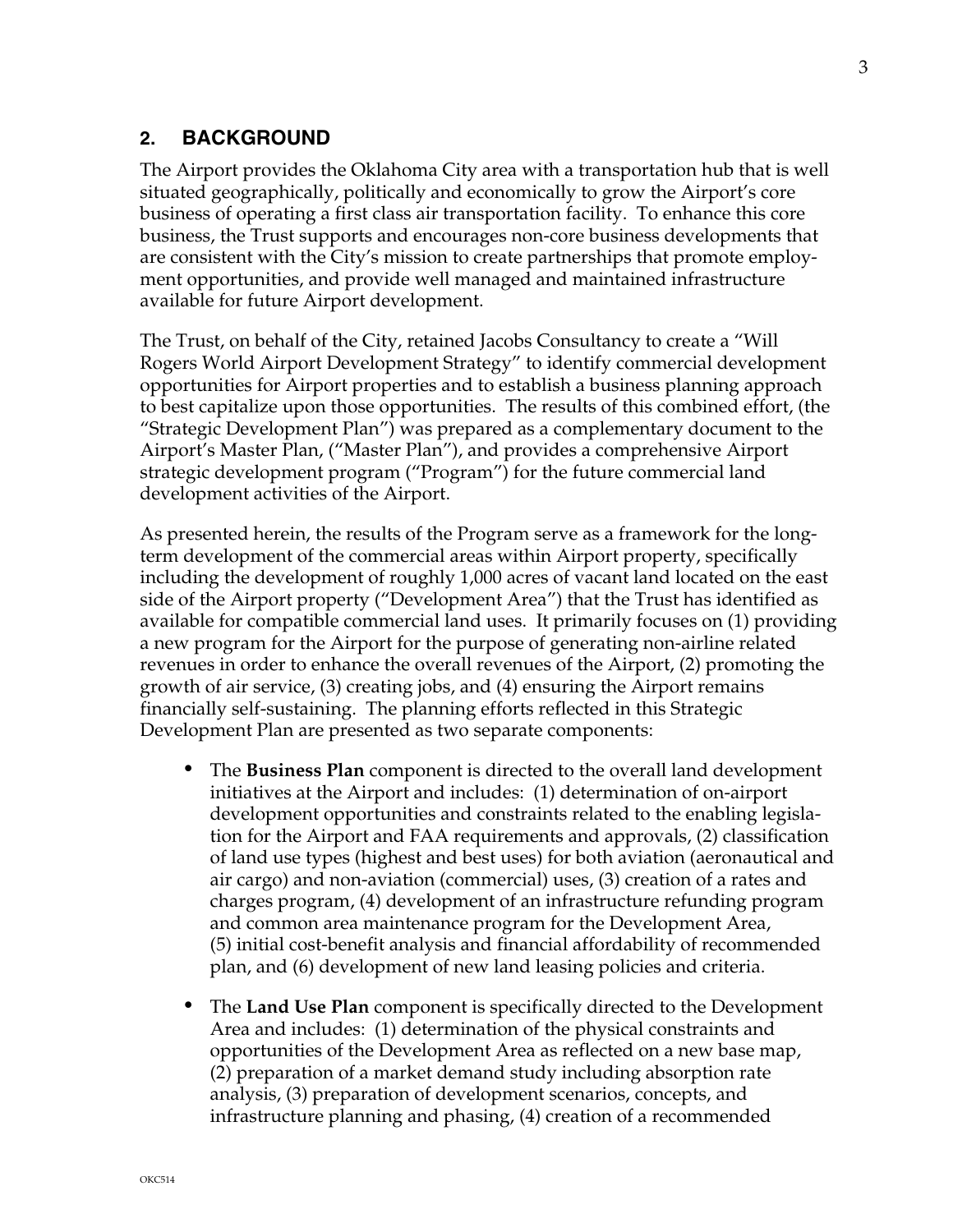development plan, and (5) creation of design criteria and development standards.

*•* The Business Plan component is intended to provide a framework for all future commercial land leases on Airport property, regardless of the location of the development. The Land Use Plan component was developed specifically for the Development Area of the Airport and is intended to help implement the strategy for marketing the Development Area.

## **3. METHODOLOGY-STRATEGIC DEVELOPMENT PLAN**

The Airport's management team together with Jacobs Consultancy ("Project Team") established the overall framework for the Program. The initial objective was to insure the inclusion of the multiple stakeholders of the Airport in the development and approval of the Strategic Development Plan components. This multistakeholder collaborative process provided the opportunity for the stakeholders to create the goals and objectives for the development of the Program that would reflect the priorities of the Oklahoma City community.

As described below, the Project Team obtained the required approvals by the Federal Aviation Administration ("FAA") and assured the compliance by the Airport of the relevant FAA grant assurances with respect to the Program. In addition, the Project Team obtained support from the commercial passenger airlines ("Airline Affairs Committee") for the overall Program. Upon the creation of Program goals and objectives by the stakeholders and the receipt of the required approvals from the FAA and the Airline Affairs Committee, the Project Team initiated the specific development of the Business Plan component and Land Use Plan component.

## **A. Community Stakeholder Coordination**

The Trust assembled local technical and financial experts, Airport representatives and community leaders to create the following special committees and working groups. The efforts of the individuals and companies represented on the committees and working groups are described as follows:

- *• Steering Committee* provided oversight and direction to the Project Team.
- *• Technical Working Group* provided guidance and review to the Project Team on matters relating to development concepts and other real estate planning and technical matters.
- *• Utility Working Group* provided guidance and review to the Project Team on matters relating to existing and future utility infrastructure needs. This group worked in coordination with the Technical Working Group.
- *• Finance Working Group* advised on financial issues related to the Program.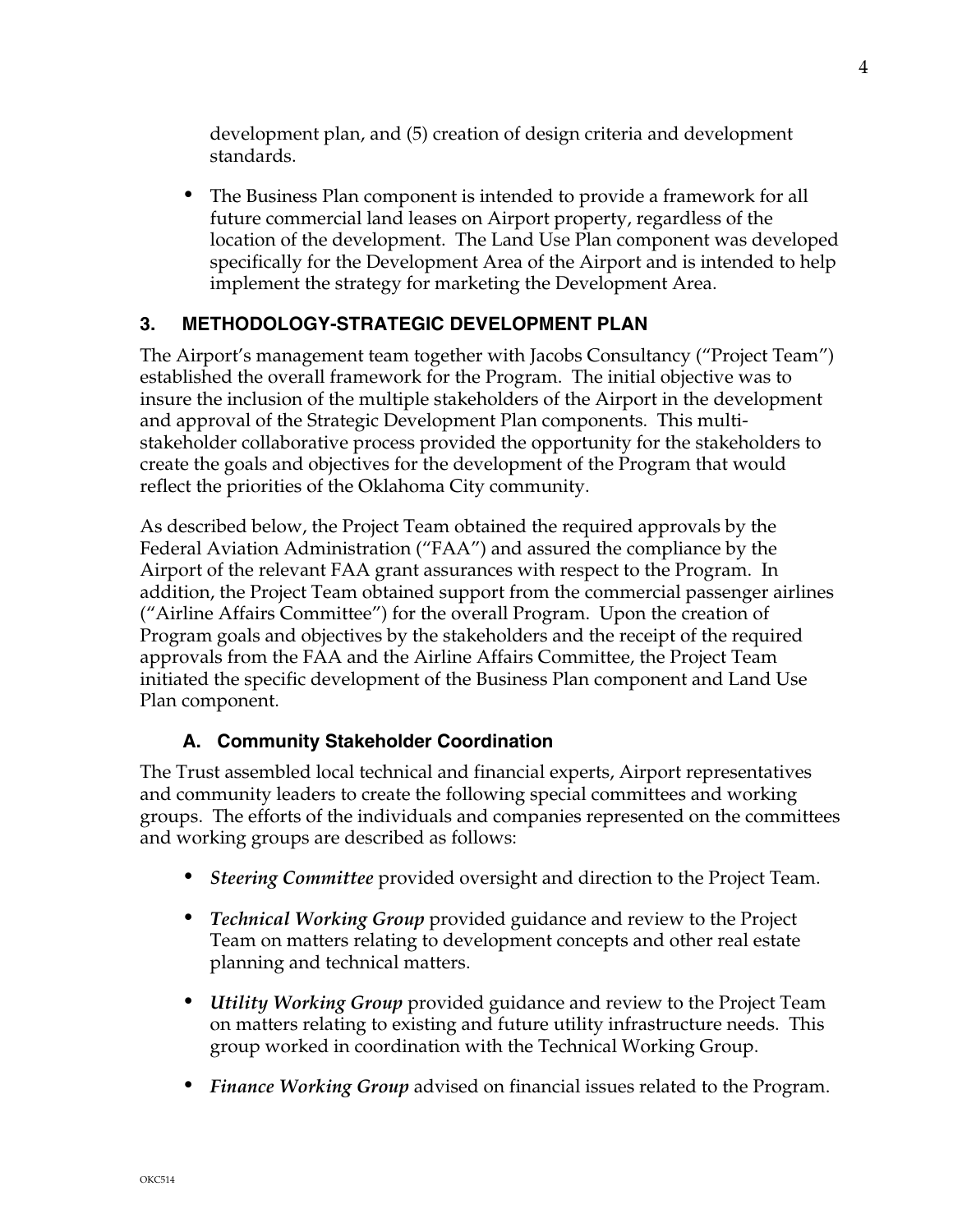*• Developer Representatives* will be presented information as a component of community outreach initiatives.

These committees and working groups met to review and provide feedback to the Project Team throughout the development of the Program, and the Business Plan and Land Use Plan components of this Strategic Development Plan reflect the input and feedback of these groups.

### **B. Vision, Goals, and Objectives**

The Steering Committee established a Vision and the Goals and Objectives for the Program. The results of those efforts are as follows:

*• Vision.* Vision for the Airport Strategic Development Program was established by the Steering Committee as follows:

*Enhance the economic strength and stability of the Airport and the region through sustainable and compatible development.* 

*• Goals and Objectives.* The development of the goals and objectives for the Program was based on the Airport's vision. The goals and objectives are not only consistent with the vision for the Airport but are an integral part in the pursuit of the most promising and productive opportunities for the Airport's commercial land development efforts.

The established Goals and Objectives were developed in multiple categories and are as follows:

*Financial Performance* 

| Goal:       | Create a sustaining source of revenues for the Airport Trust                                                                                           |
|-------------|--------------------------------------------------------------------------------------------------------------------------------------------------------|
| Objectives: | Create a leasing program that reflects: (1) Costs incurred by<br>the Airport Trust, and (2) Rental rates to achieve FAA<br>mandated market based rates |
|             | Enhance funding opportunities through Ground Lease Rates,<br>Fees and Charges opportunities                                                            |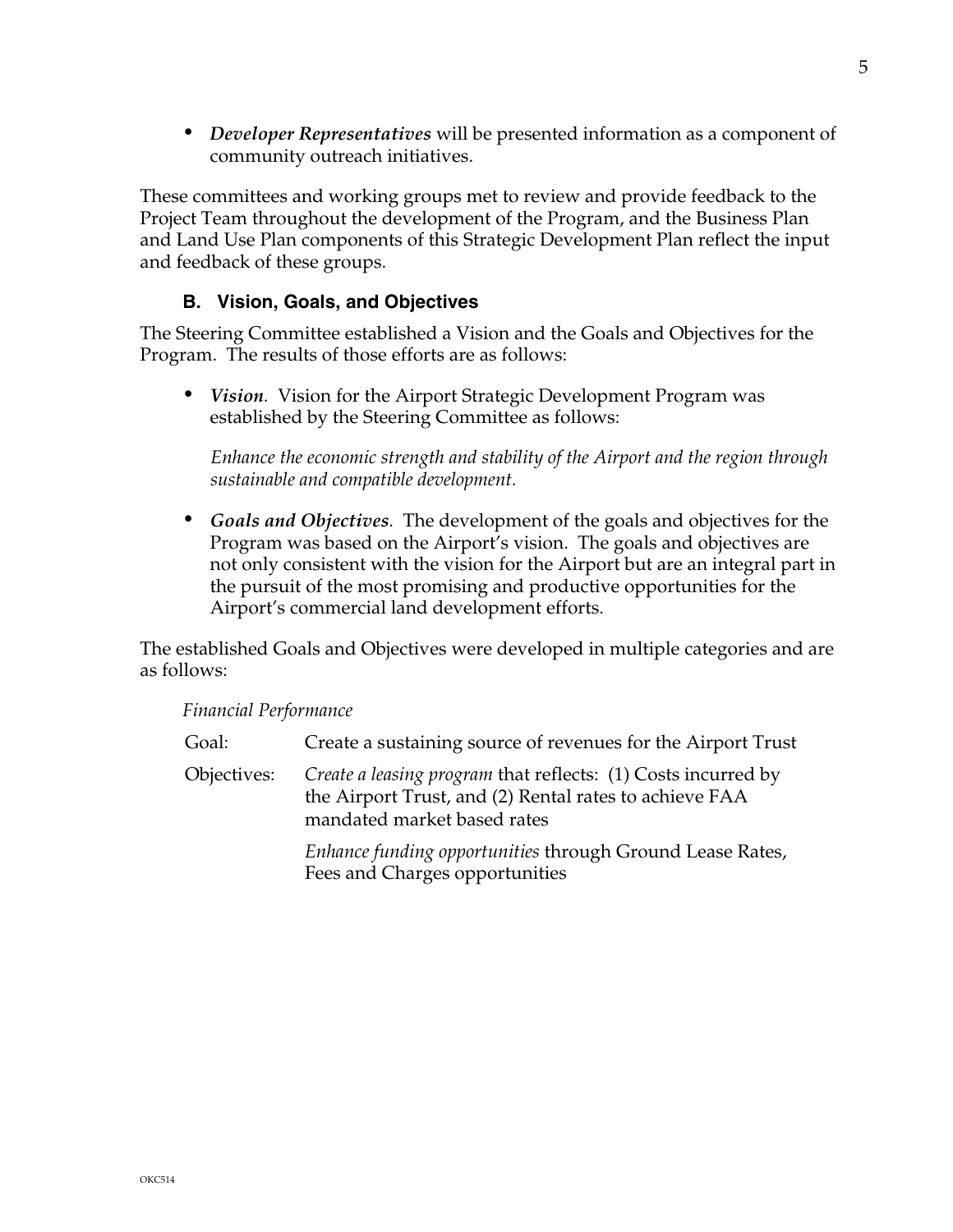#### *Optimize Property Uses*

- Goal: *Have the flexibility* to accommodate both large and small developments
- Objectives: *Let the market drive property use* to ensure that additional capacity is not constructed prematurely, yet can be built when it is needed

*Prioritize land uses* to achieve optimal use of scarce real estate assets under changing circumstances, consistent with longrange Airport development plans

*Consider interim uses* to ensure that service opportunities are not lost because available capacity is controlled by tenants and cannot be used efficiently

*Meet Present and Future Community Needs* 

- Goal: Create jobs and develop sustainability
- Objectives: *Create program* to emphasize job creation

*Develop a strategy* for highest and best uses while considering I-44 exposure

*Develop design criteria* for direct and indirect aviation uses

#### *Enhance National Reputation*

- Goal: Be known as a center for aerospace and aviation
- Objectives: *Consider a strategy* for marketing to aviation users

*Create a "park" or "development area"* with easy development opportunities to foster open and competitive access to third party developers and users

Plan to meet parking needs of customers

Plan for multimodal access to the Airport

The Goals established by the Steering Committee have provided guidance through the entire planning process. The Objectives were identified as ways to facilitate the attainment of the Goals and were used as guidance in developing specific recommendations included in the Program.

#### **C. Due Diligence—Initial Meetings with Project Team**

The establishment of the Project Team and the creation of the overall framework for the Program were the first steps in the due diligence efforts for the Program. Startup meetings with the Airport Staff provided the overall direction for the Program,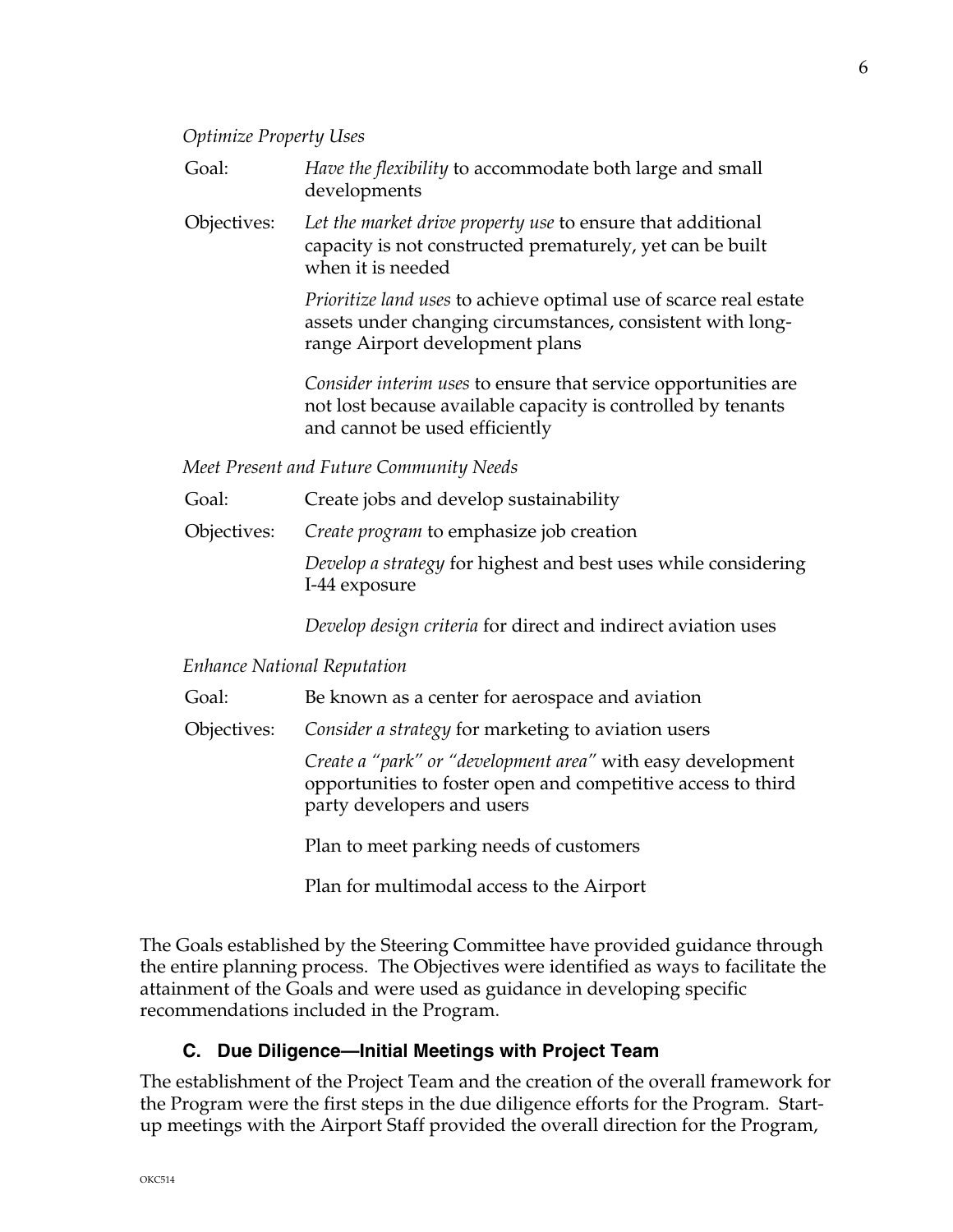and meetings with the Airport's Master Plan consultant provided the coordination required for Airport's Master Plan. In addition, the Project Team met with economic development representatives for the City to understand the current economic development activities of the City and the role of Airport property in such activities. Through these meetings with key Airport Staff, Airport consultants, and community leaders, Jacobs Consultancy was able to create the Program elements and initial schedule for the completion the Program. These initial meetings of the Project Team resulted in the following:

- *• Data acquisition*—data was obtained including the existing Airport Layout Plan ("ALP"), documentation pertaining to location of utilities, identification of development constraints, existing financial models, FAA grant information, existing land use planning documentation including land inventory maps, applicable Airport leases, and Chamber of Commerce information.
- *• Site visits*—an overall Airport tour was conducted and several site visits to the Development Area, and included the review of field surveys of existing properties, existing developments, and Airport infrastructure.
- *• Airport leases*—copies of major commercial leases were obtained, including current leasing policies, Minimum Standards for Aeronautical Activities, and other documentation related to leasing practices and terms.
- *• Financial information*—existing financial information was obtained for the Airport to facilitate the creation of a preliminary financial model for the cost/benefit analysis and a preliminary spread sheet for lease terms/criteria to facilitate the creation of an Airport cost center for commercial leases.
- *• Regional economic information*—regional economic information and Airport commercial development information provided by the Greater Oklahoma City Chamber was obtained.

#### **D. Assessment of Development Area**

The Development Area was identified as roughly 1,000 acres of undeveloped land located on the east side of the Airport property. The initial task in the assessment of the Development Area was to determine any constraints related to FAA requirements for parcels within the Development Area acreage. All Airport property acquired with Airport Improvement Program ("AIP") grant funding from the FAA is subject to the various requirements contained in the FAA's grant assurances and other FAA regulations and orders. Prior to the initiation of the development of the Land Use Plan, the Project Team reviewed the Airport's records including the Airport's Land Inventory Maps and support materials to determine any potential constraints, including grant assurances associated with the parcels located in the Development Area. As a result of this initial due diligence it was determined that the Development Area land was acquired with AIP grant funding and that the FAA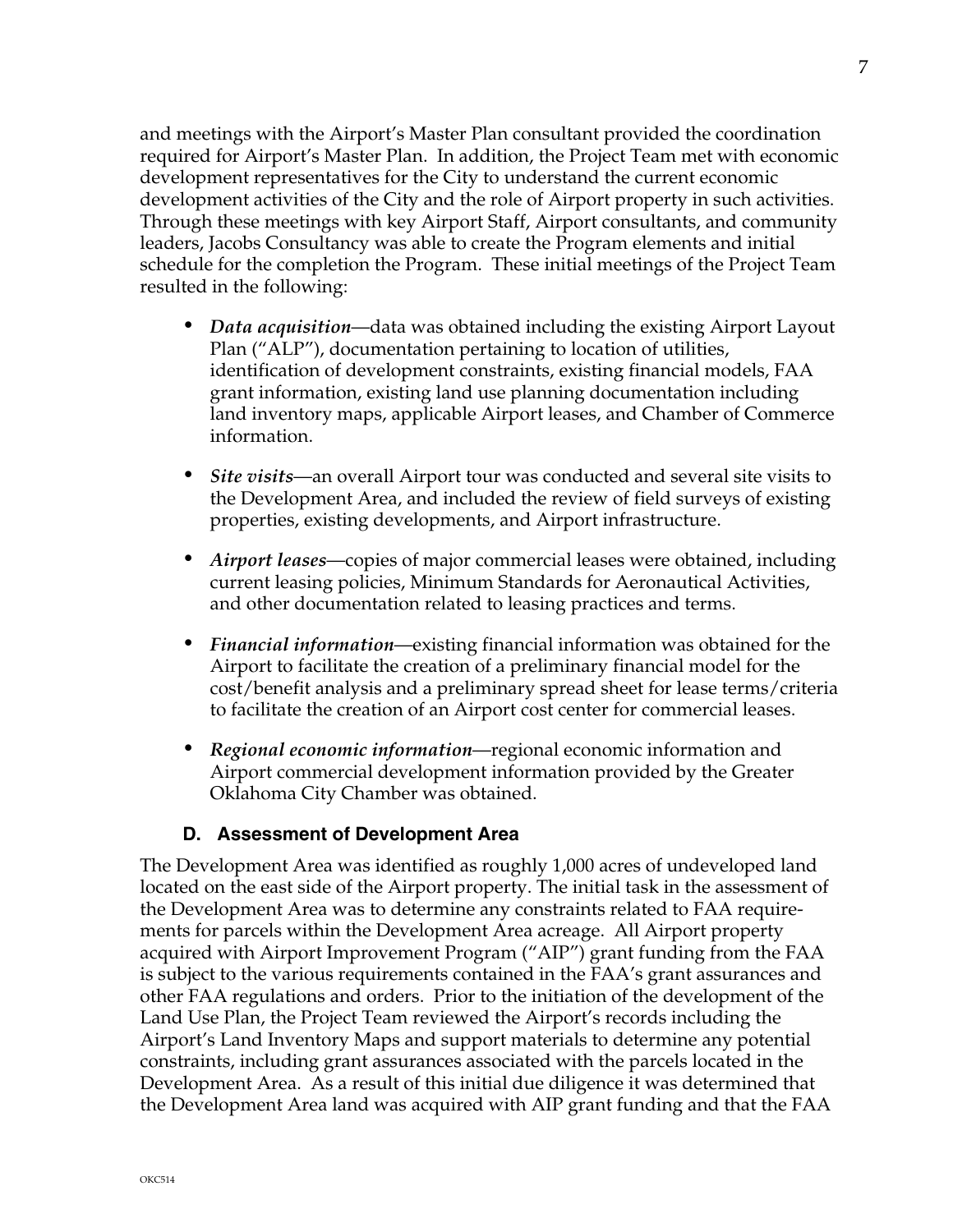Southwest Region had certain acreage (a portion of Parcel Number 35) in the Development Area designated as "noise land" under Grant Assurance 31. The Project Team successfully worked with the FAA to reconcile the FAA designations with the Airport's records and the classification of "noise land" was eliminated.

## **E. Approval for Non-aviation Uses in Development Area**

The *Airport Improvement Program Handbook* (FAA Order 5100.38C), dated June 28, 2005, stipulates the acquisition of any interest in land is eligible for AIP funding when it is necessary for "airport purposes" as determined in the latest airport master plan. The term "airport purposes", as used therein, refers to all aviation activities normally found on an airport. Although many infrastructure and construction elements are not eligible for AIP funding, the land they occupy would be eligible for acquisition. This AIP eligibility extends to the acquisition of land for future airport development, if such acquisition is based on reasonable projections of aeronautical need in the orderly development of an airport, as determined by the FAA.

Land purchased pursuant to an FAA grant is presumed to be in pursuit of an aeronautical purpose. However, aeronautical property may be used for a compatible non-aviation purpose while at the same time serving the primary purpose for which was acquired. This alternative use is considered a concurrent use of aeronautical property. FAA Order 5190.6B – Airport Compliance Manual, Chapter 22; Section 22.5 stipulates that a request must be specifically approved by FAA to use land acquired with AIP grant funding for non-aviation concurrent use.

The Master Plan for the Airport designates the Development Area for "Future Airport Land Development." The highest and best use for a significant portion of the acreage contained in the Development Area is designated as aeronautical use. However, since compatible non-aviation uses for certain acreage were anticipated to be a component of the Land Use Plan, FAA approval of the proposed non-aviation uses was required.

On behalf of the Trust, the Project Team requested FAA concurrence and support of the Program, and specifically the approval of the proposed non-aviation uses to be reflected in the Land Use Plan for the Development Area. The Project Team presented a detailed letter outlining the proposed land uses for the Development Area, and received approval from the FAA. Copies of the letter to the FAA and the letter of approval from the FAA are attached hereto as Attachment A.

Upon completion of the Strategic Development Plan, the FAA will be provided the opportunity to confirm and approve the final Land Use Plan. It is anticipated that the FAA will require an Environmental Assessment ("EA") for development activities at the Airport including the Development Area. As the EA is completed and all environmental requirements are met, the FAA will demonstrate the final approval of the Land Use Plan by approving a revised ALP.